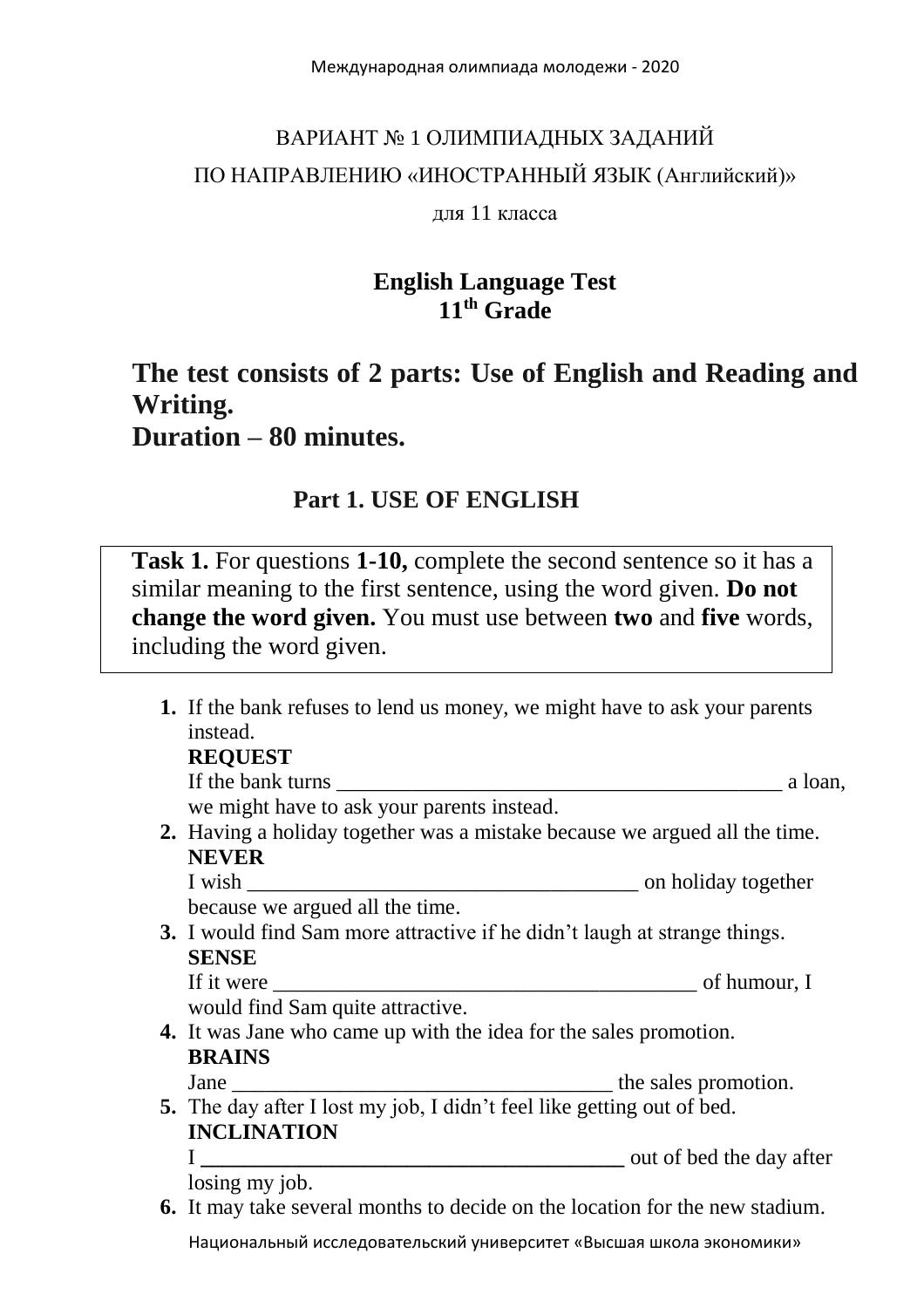#### **MADE**

It may take several months before

about the location for the new stadium.

**7.** They still haven't carried out a full assessment of the effects of these changes.

#### **FULLY**

The effects of these changes have yet \_\_\_\_\_\_\_\_\_\_\_\_\_\_\_\_\_\_\_\_\_\_\_\_\_\_\_\_\_\_.

**8.** A common belief is that British people cannon speak foreign languages very well.

#### **WEAK**

British people are commonly believed to foreign languages.

**9.** The coral is going to die if we don't take immediate steps to protect it from pollution.

## **OTHERWISE**

**\_\_\_\_\_\_\_\_\_\_\_\_\_\_\_\_\_\_\_\_\_\_**

\_\_\_\_\_\_\_\_\_\_\_\_\_\_\_\_\_\_\_\_\_\_

\_\_\_\_\_\_\_\_\_\_\_\_\_\_\_\_\_\_\_\_\_\_\_\_

We must take immediate steps to protect the coral,

\_\_\_\_\_\_\_\_\_\_\_\_\_\_\_\_\_\_\_\_\_\_\_\_\_\_\_\_\_\_\_\_\_\_\_\_\_\_\_\_ off by pollution.

**10.** You don't realize quite how much fat there is in that pizza.

#### **DEAL**

| There's      | fat in that pizza than |
|--------------|------------------------|
| you realize. |                        |

**Task 2.** For sentences **1-10,** identify and correct the mistakes (grammatical, lexical, spelling or socio-cultural). There is **one** mistake in each sentence. You must use **one or two words** to correct it.

- **1.** When you print the article, we also expect you to give an apology.
- **2.** As you can see in this advertisment, the holiday is quite cheap.
- \_\_\_\_\_\_\_\_\_\_\_\_\_\_\_\_\_\_\_\_\_\_ **3.** My Italian is excellent due to I lived in Italy for four years.
- **4.** I caught an earlier train this morning with the intention in finishing the report before the arrival of my boss.
- **5.** We got to the park quite soon after lunch and fortunately the rain stopped by then.
- **6.** I'm sure you're going to be as successful as your predesessor was.
- **\_\_\_\_\_\_\_\_\_\_\_\_\_\_\_\_\_\_\_\_\_\_\_\_ 7.** You don't necessary have to deal with inline work colleagues.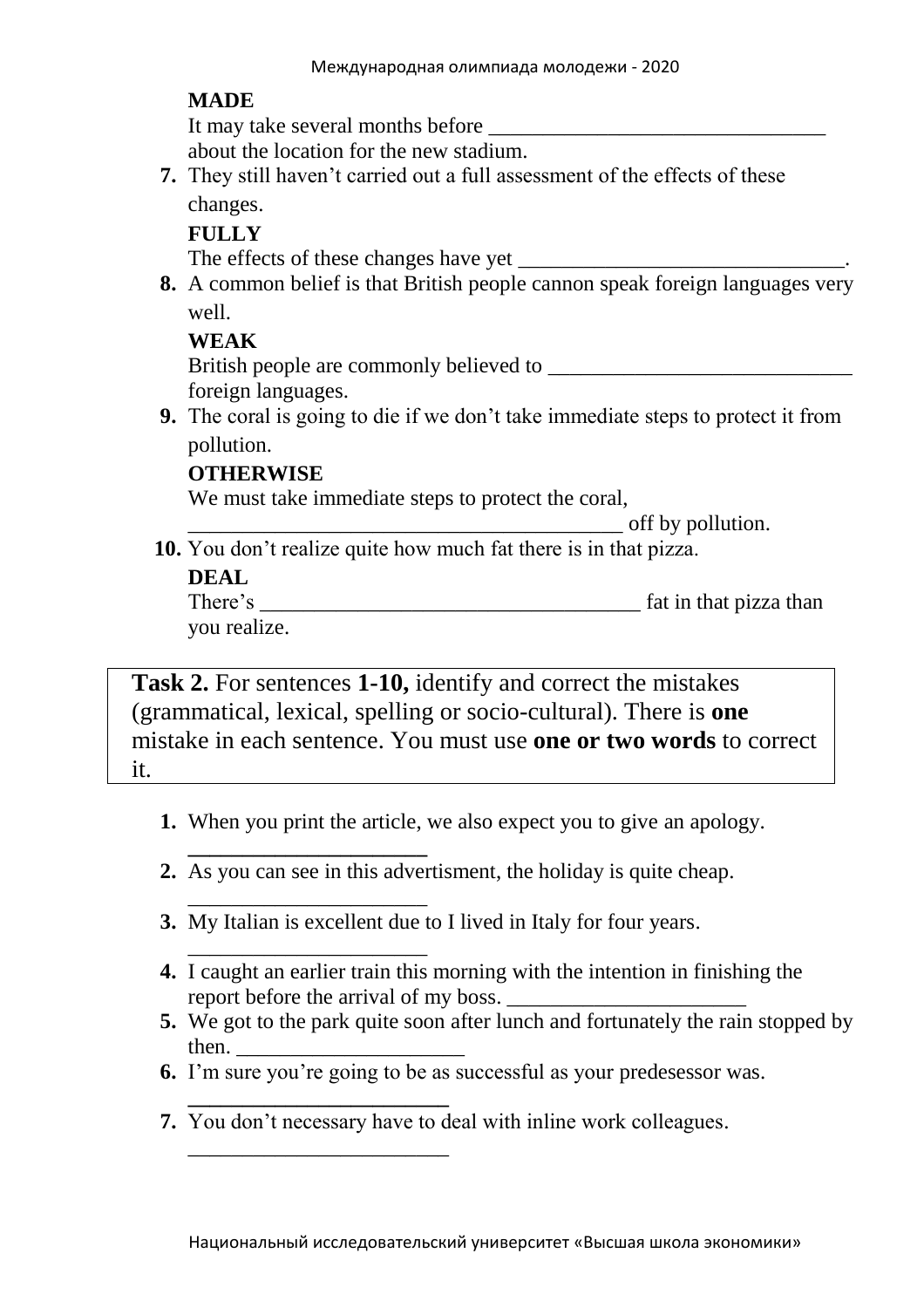- **8.** London Underground, nicknamed as the Metro, is an underground rapid transit system serving the Greater London and the adjacent counties in the United Kingdom.
- **9.** Then I decided running fast for ten minutes.
- **10.**The Gunpowder Plot was a successful attempt to blow up England's King James I and the Parliament on November 5, 1605.

# **Part 2. READING AND WRITING**

**Task 3.** Read paragraphs **1-5** and decide which of **three** sentences best summarises the main idea of each paragraph.

**1.** Last night was desperately uncomfortable. A fierce wind blew, occasionally gusting with such ferocity that I feared it might tear the windows out. I lay awake, mouth dry despite regular swigs of water, listening to the village dogs and detritus in the yard being flung about by the wind. As soon as I dropped off to sleep my breathing slowed and within moments I was wide awake, gasping for breath. I needed to sleep so much, but I found myself fighting it, forcing myself to stay awake and breathe slow and deep.

- **A.** In want of staying awake.
- **B.** An unpleasant night.
- **C.** A night of fear.

**2.** The panels which judge literary prizes are notoriously hard to second guess, and that game is not a fruitful one anyway, unless you set store by an ability to predict the unpredictable. But as the book market becomes increasingly uncertain, with serious resources only directed towards sure-fire sellers, so the literary prizes bestowed on books become a key element in their successful marketing.

- **A.** You cannot be sure which way the voting will go.
- **B.** It is difficult to know who the judges will be.
- **C.** The outcomes are frequently unpopular.

**3.** In no profession but journalism is it possible to ascend with the rapidity Mary the critic now achieved. With Ivo's patronage and a lively turn of phrase her success was almost guaranteed, but what made her notorious was her reviews. Every critic has his or her own private agenda, which ripples through the surface of their writing while remaining invisible to the ordinary newspaper reader. For some, it is the simple wish to make their by-line better known. For others, it is the opportunity to put over a particular aesthetic, religious or moral perspective.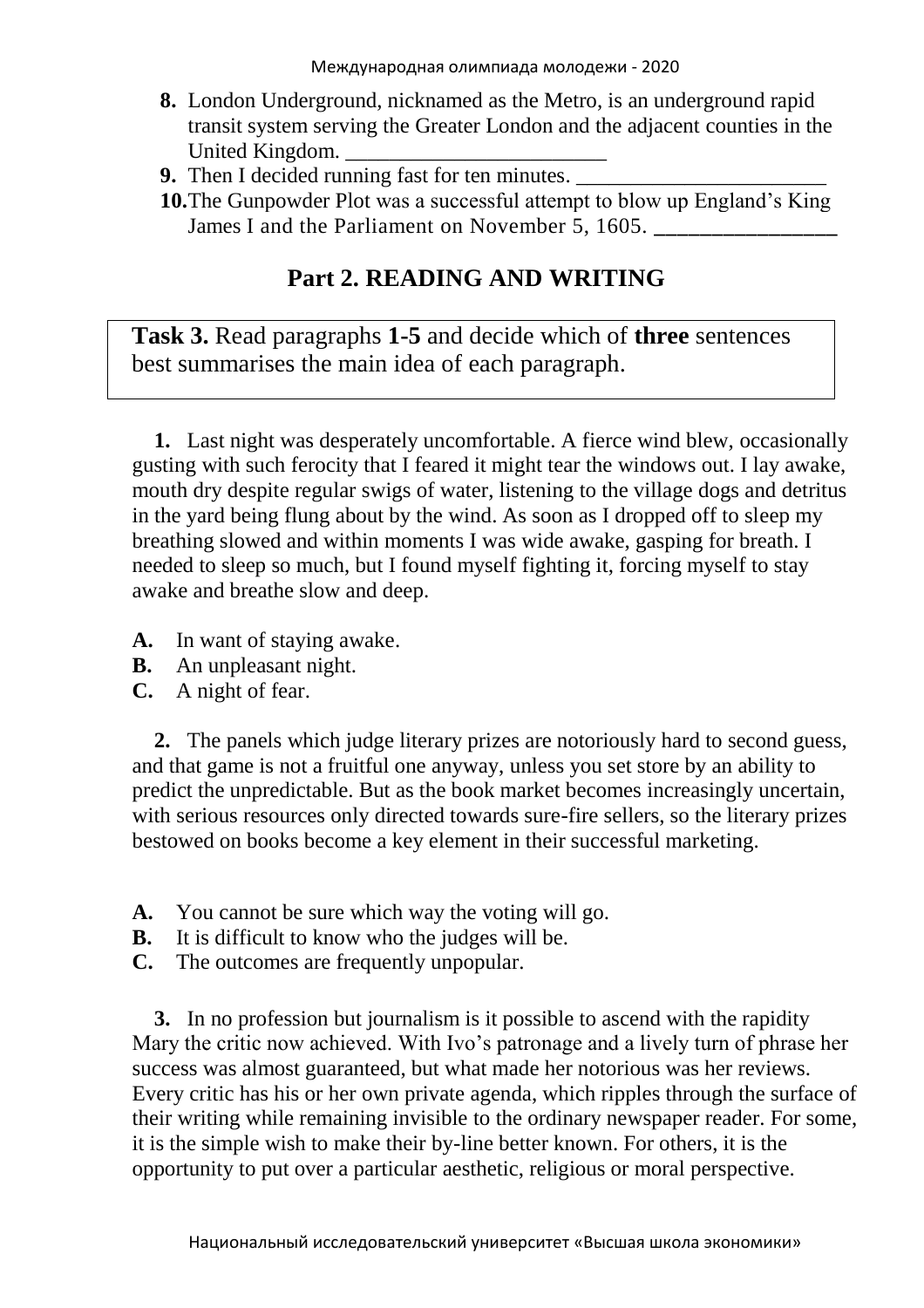Others still wish to alert publishers that they have an uncommissioned book on the same subject in them, or to pay back scores of an entirely professional nature.

- **A.** All critics have personal motives for what they say in reviews.
- **B.** All critics express opinions that they do not genuinely hold.
- **C.** All critics feel obliged to make negative comments in reviews.

**4.** Scientists have created a flock of sheep that carry the gene for a lethal inherited brain disorder in humans. The condition, Batten disease, usually starts in childhood and is invariably fatal, often within a few years of diagnosis. The project, which is designed to test treatments for the disease, is based at Edinburgh University's Roslin Institute, where cloning techniques were used to create Dolly the sheep in 1996. The scientists acknowledge that the approach could be controversial as it involves creating animals programmed to die, but stress that their aim is to alleviate human suffering.

- **A.** Researchers are working on several treatments for Batten disease.
- **B.** According to scientists, the cloning could have medical implications.
- **C.** Mutant sheep are being bred to fight lethal child brain disease.

**5.** The night sky may look like a random splattering of stars, but astronomers are learning that in some regions of our galaxy, stars have clumped into features that resemble ones on Earth – streams, waves, arches, and mountain ridges. Tectonic activity creates Earth's wide array of features, but scientists aren't exactly sure what's making those stellar mimics in the Milky Way. Now, researchers are testing for a culprit, including forces coming from outside of our galaxy. The real suspect, though, might just be the Milky Way itself.

- **A.** Scientists describe the Milky Way as a spiral galaxy.
- **B.** Astronomers are baffled by cosmic mountain ranges jutting through the Milky Way.
- **C.** The night sky is filled with stars.

\_\_\_\_\_\_\_\_\_\_\_\_\_\_\_\_\_\_

## **Task 4.** For questions **1-10,** give **one-word** answers.

- **1.** What is a word or phrase that modifies the meaning of an adjective or a verb, expressing manner, place, time or degree?
- **2.** What is a harmless substance given to a sick person instead of a medicine, without telling them it is not real?
- **3.** What do we call a person who works hard and is careful and thorough?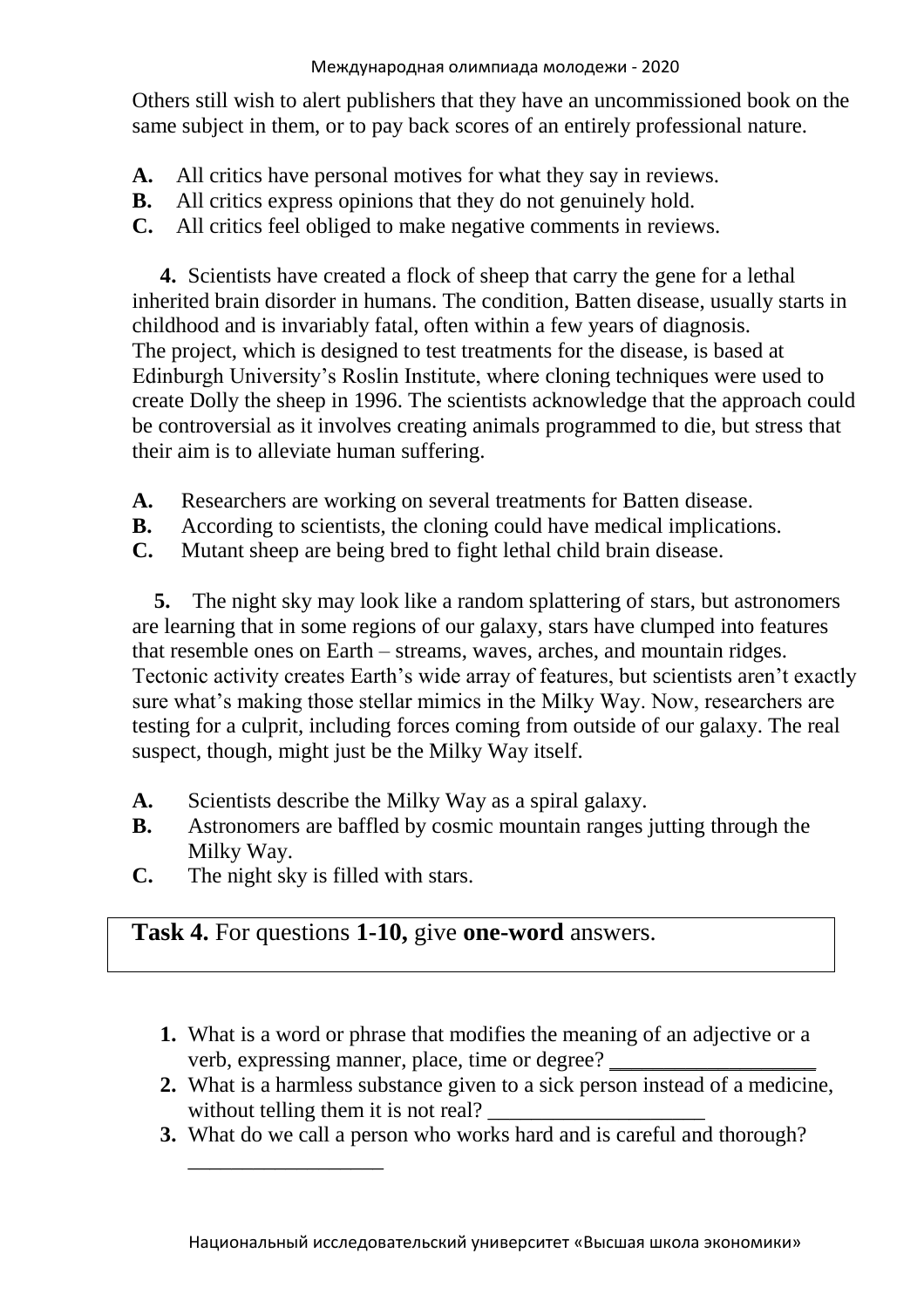- **4.** What is a type of mathematics that uses letters and other signs to represent numbers and values?
- **5.** What is a large island between the Indian Ocean and the Southern Pacific Ocean, which is both a country and a continent?
- **6.** What is one of human speech sounds that you make by letting your breath flow out without closing any part of your mouth or throat? **\_\_\_\_\_\_\_\_\_\_\_\_**
- **7.** How many letters does English alphabet consist of?
- **8.** What is the force that causes something to fall to the ground or to be attracted to another planet?
- **9.** What is the surname of the current British Prime Minister?
- **10.** What do we call a book, containing facts about many different subjects, or containing detailed facts about one subject? \_\_\_\_\_\_\_\_\_\_\_\_\_\_\_\_\_\_

**Task 5.** Read the text and decide whether the following statements **1-10** agree with the information given in the text. Mark them:

**T (True)** if the statement agrees with the text

**F (False)** if the statement does not agree with the text

**NG (Not Given)** if there is no information about this in the text

- **1.** Martin Bellis speaks out against the usage of renewable sources of energy.
- \_\_\_\_\_ **2.** The London Array wind farm is planned to be constructed in the water body.
- \_\_\_\_\_ **3.** The wind companies' major concern about the delays in the construction process is the failure to meet the targets for reducing the UK's carbon emissions. **\_\_\_\_\_**
- **4.** Chris Shears highlights that by the end of the year the wind power industry will provide 9,000 more megawatts of energy. \_\_\_\_\_
- **5.** The federal politicians support wind industry. \_\_\_\_\_
- **6.** The governmental project to adopt the more dynamic approach used in Scotland will resolve the wind farms construction crisis.
- **7.** Opposition to the construction project claims that unsteadiness is one of the disadvantages of wind power.
- **8.** The companies said they would try to reduce the farm's construction consequences that led to the loss of a beautiful view. **\_\_\_\_\_**
- **9.** The construction of the London Array project in Kent will cause vibrations to local historic cottages. \_\_\_\_\_
- **10.**The local government believes the construction will lead to employment boost in the area.

## **Biggest wind power project is blown off course as residents fight back**

## **[Terry Macalister](https://www.theguardian.com/profile/terrymacalister)**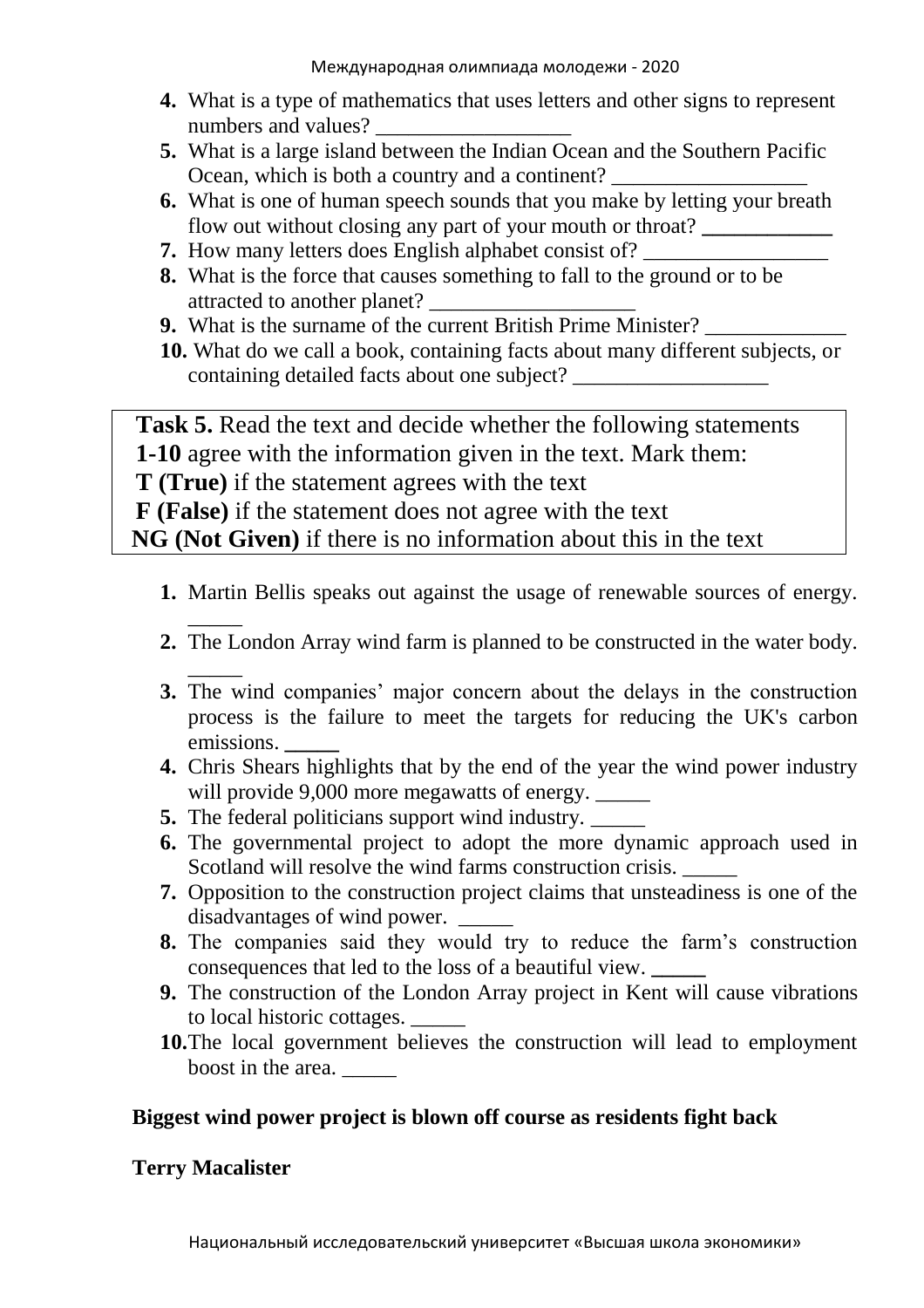Martin Bellis dries himself off with his towel and gives a wry smile when asked if he is not just another Nimby objector looking after his own patch of beach against the potential encroachment of a wind farm near Kent. "No, I am a supporter of clean energy and really care for the environment. I just happen to think wind is a bit of inefficient and I cannot understand why anyone would choose one of the best bird sanctuaries in Europe as a site." Mr Bellis has just emerged from a dip in the Thames estuary, where a cable from offshore turbines is to be placed. Behind him lies the area where Shell wants to construct an electricity sub-station to process the offshore power and prepare it for the national grid.

The bather is just one of many local residents who are vehemently opposed to the London Array project in Kent. And so far they have managed to block what the operators believe is a proposed development of national importance. The Array would be the biggest offshore wind project ever: capable of providing up to a quarter of the electricity to light and power London's homes. It could also help Britain cut CO2 emissions. Andrew Murfin, a Shell director of the London Array, says the 1,000MW scheme would displace nearly 2m tonnes of C02. But the determined resistance of locals in south-east England to what many environmentalists believe is crucial in the global fight against climate change, is being repeated up and down the land.

Despite government promises to streamline planning consents, a meeting of renewable power leaders in Glasgow at the British Wind [Energy](https://www.theguardian.com/environment/energy) Association this month, heard tale after tale of woe from companies whose schemes were bogged down in delays. Philip Bowman, the chief executive, told 1,200 delegates that it took 50 months to win planning consents for Whitelee. A further nine projects worth £1.4bn were stuck in the planning phase and Mr Bowman called on the authorities to narrow the gap between "rhetoric and policy". The delays make it less likely that the targets for reducing the UK's carbon emissions will be met but the wind industry has other worries.

A boom in demand for wind turbines has pushed up equipment costs by 30 % and led to shortages of basics such as turbine blades. This kind of problem was revealed among frustrated delegates at the conference in Glasgow, where the mood was mixed. Chris Shears, director of wind company RES UK, described it as "the best and the worst times" for the industry, with 2,000MW of power in place by the end of the year and 7,000MW stuck in the planning system.

A parade of Liberal Democrat, Conservative and SNP politicians praised the wind companies at the conference and promised to clear the planning logjams. The government, which was absent, has said it would adopt the more dynamic approach used in Scotland. This allows any wind farm over 50MW to be handled by officials under the Electricity Act, bypassing the potential bureaucracy and perceived weakness of local authorities. Even so, companies such as Scottish Power remain sceptical. "The system is not resourced properly with only three civil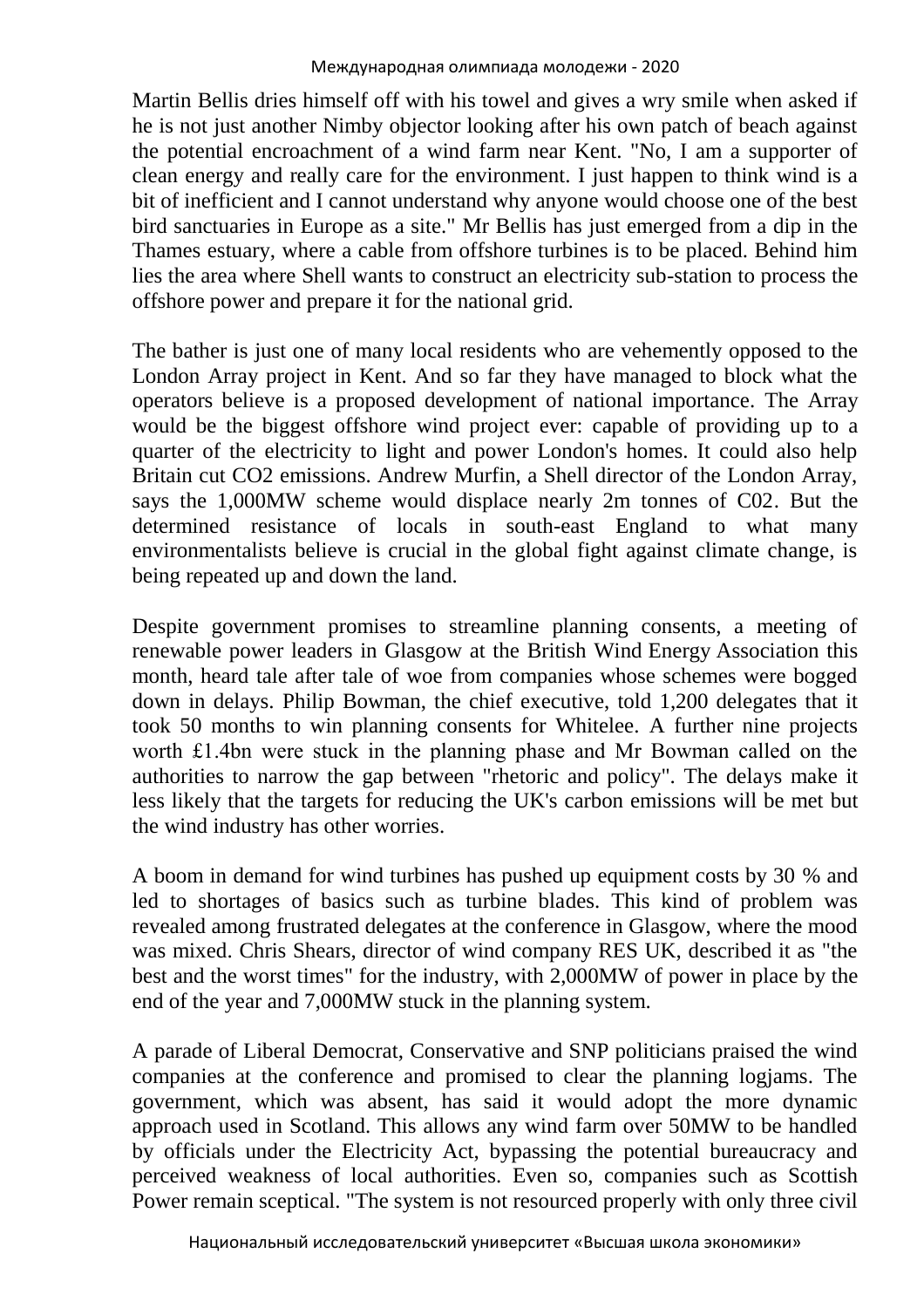servants. When a minister has got to take a decision all the evidence suggests he will sit on it rather than take a difficult decision," said a spokesman.

That is even before the wind companies in the UK get on to other gripes such as the difficulty of connecting to the national grid from remote areas, plus government proposals to rejig legislation that forces utilities to buy a certain amount of green energy.

Critics, such as the Thames bather, complain wind is an intermittent source of power. On Cleve Hill in Kent, where the sub-station for the London Array would be sited, stands Alison Mahon. The care homes manager is worried about the loss of a beautiful view over the Saxon Way coastal footpath. "They say they will plant trees around it but plonking something as big as that will destroy the view across the estuary, as well as damaging a lot of wildlife," she says. Elizabeth Bartlett, in the nearby village of Graveney, has other objections. "They want to bring another 50 lorries a day through here. The roads are horrendous now," says the 65-yearold, who is worried about the vibrations to her 200-year-old cottage. She also fears for the safety of children at the village school.

Despite local opposition, particularly to the increase in traffic, planning officers gave the go-ahead to Shell but the planning committee at Swale borough council vetoed it. Shell appealed while it awaits likely approval for the offshore site. Mark Bilsborough, chief executive of Swale, is in two minds. "This is an exciting project with major benefits for the UK's renewable energy programme and for jobs in north and east Kent. But significant local concerns need to be balanced against these advantages." Shell's Andrew Murfin says: "There has been a misunderstanding here. The average number of lorries is likely to be two a day." Developers are also offering £800,000 to the community.

Task **6.** Read the text above again and complete the table with the information from the text using **the given plan.** You are not allowed to copy patches of the text, **you need to paraphrase.**

| <b>Benefits</b> of the London $(1)$<br>Array project in Kent for<br>locals       |  |
|----------------------------------------------------------------------------------|--|
| <b>Benefits</b> of the London $ (1)$<br>Array project in Kent for<br>environment |  |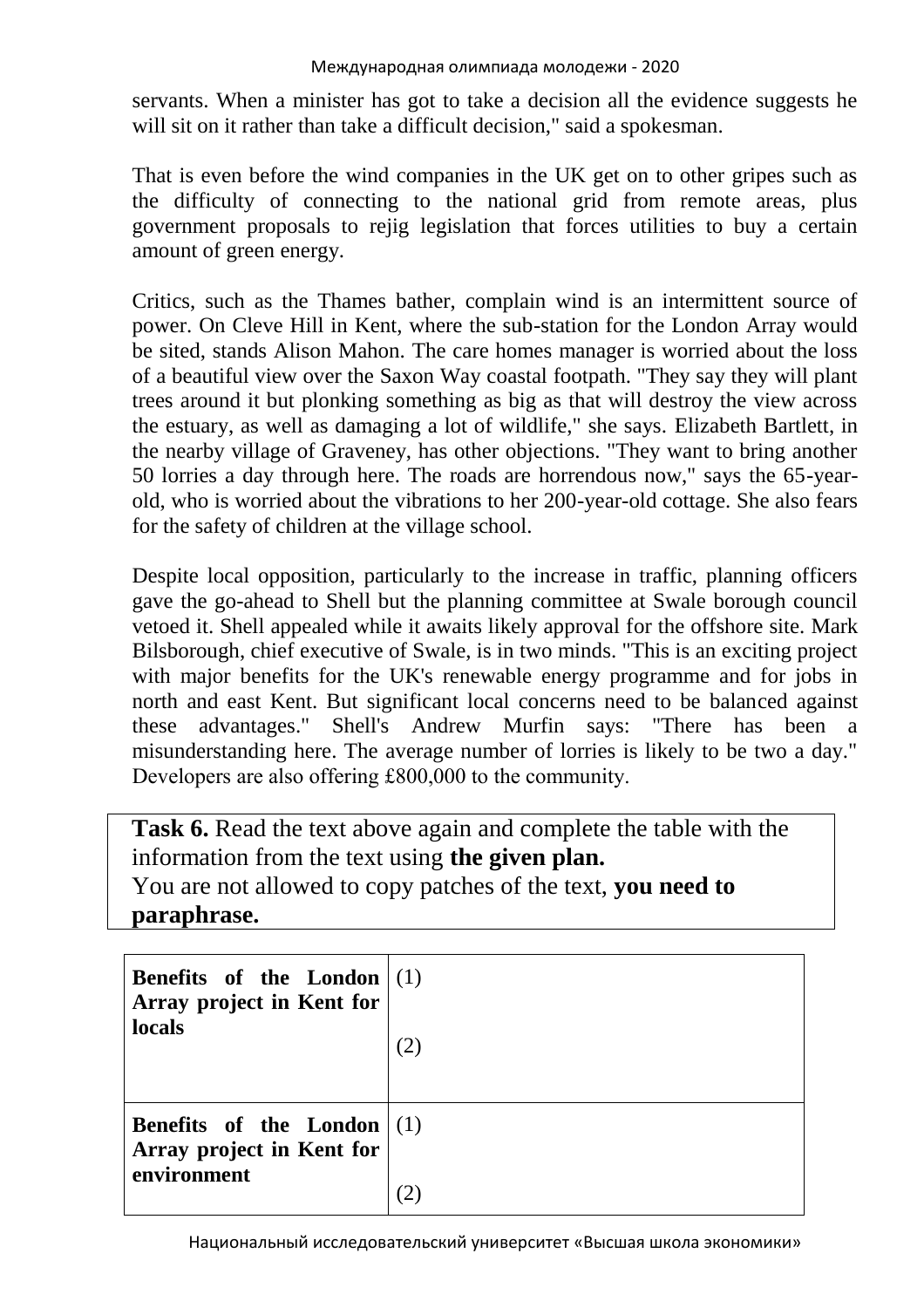| Problems in the planning $(1)$<br>system the project is<br>facing (state two) |     |
|-------------------------------------------------------------------------------|-----|
|                                                                               | (2) |
| Critics' arguments (state $(1)$ )<br>two)                                     |     |
|                                                                               |     |
|                                                                               |     |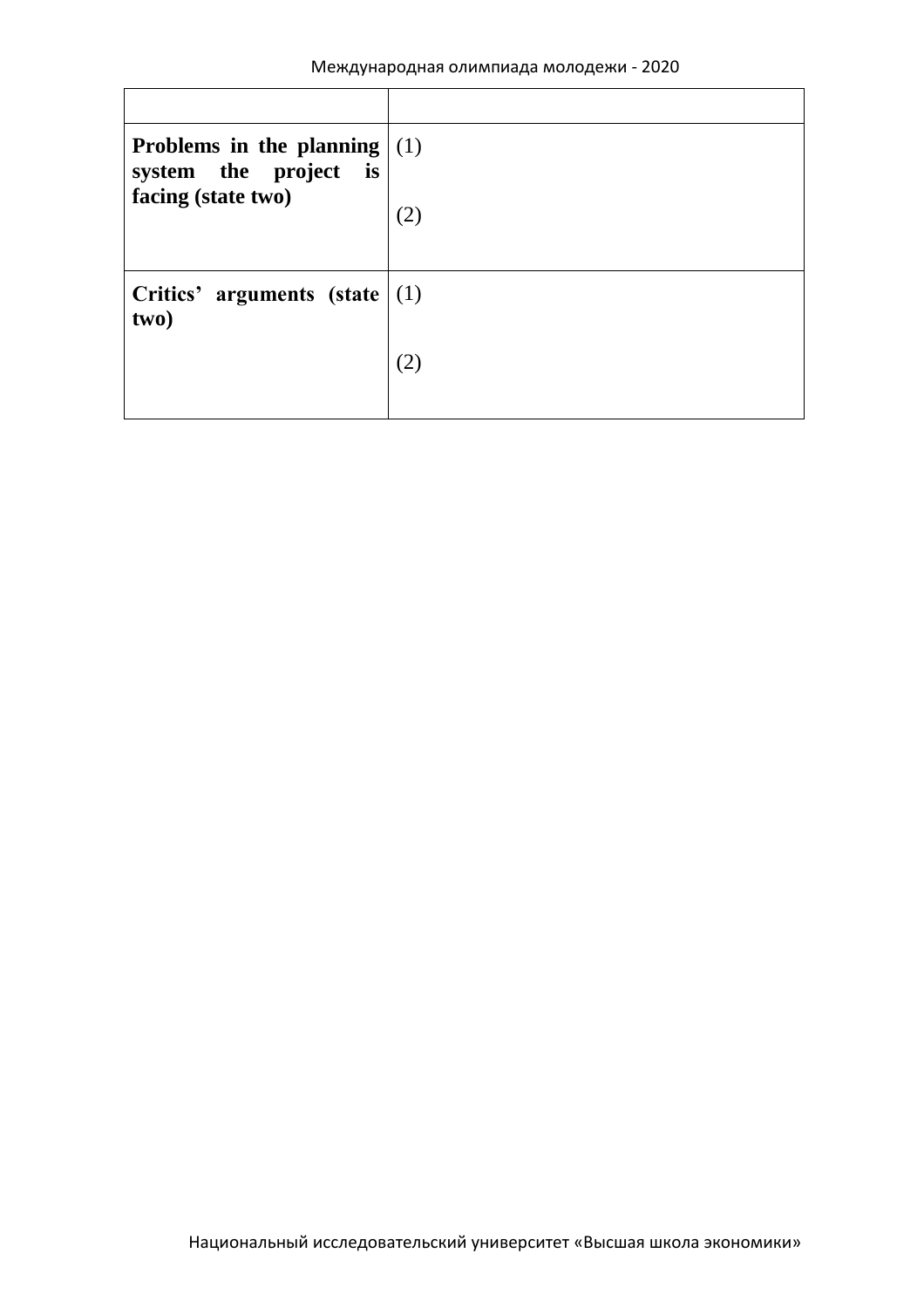## **ANSWER KEY**

## **TASK 1** *(10 points)*

- **1.** down our request for
- **2.** we had never gone/we'd never gone
- **3.** not for his strange sense
- **4.** was the brains behind
- **5.** had/felt no inclination to get
- **6.** a decision is made
- **7.** to be fully assessed
- **8.** be weak at speaking
- **9.** otherwise it will/it'll be killed
- **10.** a great deal more

## **TASK 2** *(10 points)*

- **1.** make
- **2.** advertisement
- **3.** because
- **4.** (intention) of
- **5.** had (stopped)
- **6.** predecessor
- **7.** necessarily
- **8.** (the) Tube
- **9.** to run
- **10.** failed/unsuccessful (attempt)

## **TASK 3** *(10 points)*

- **1.** B
- **2.** A
- **3.** A
- **4.** C
- **5.** B

## **TASK 4** *(20 points)*

- **1.** adverb
- **2.** placebo
- **3.** diligent
- **4.** algebra
- **5.** Australia
- **6.** vowel
- **7.** 26/twenty-six
- **8.** gravity/gravitation
- **9.** Johnson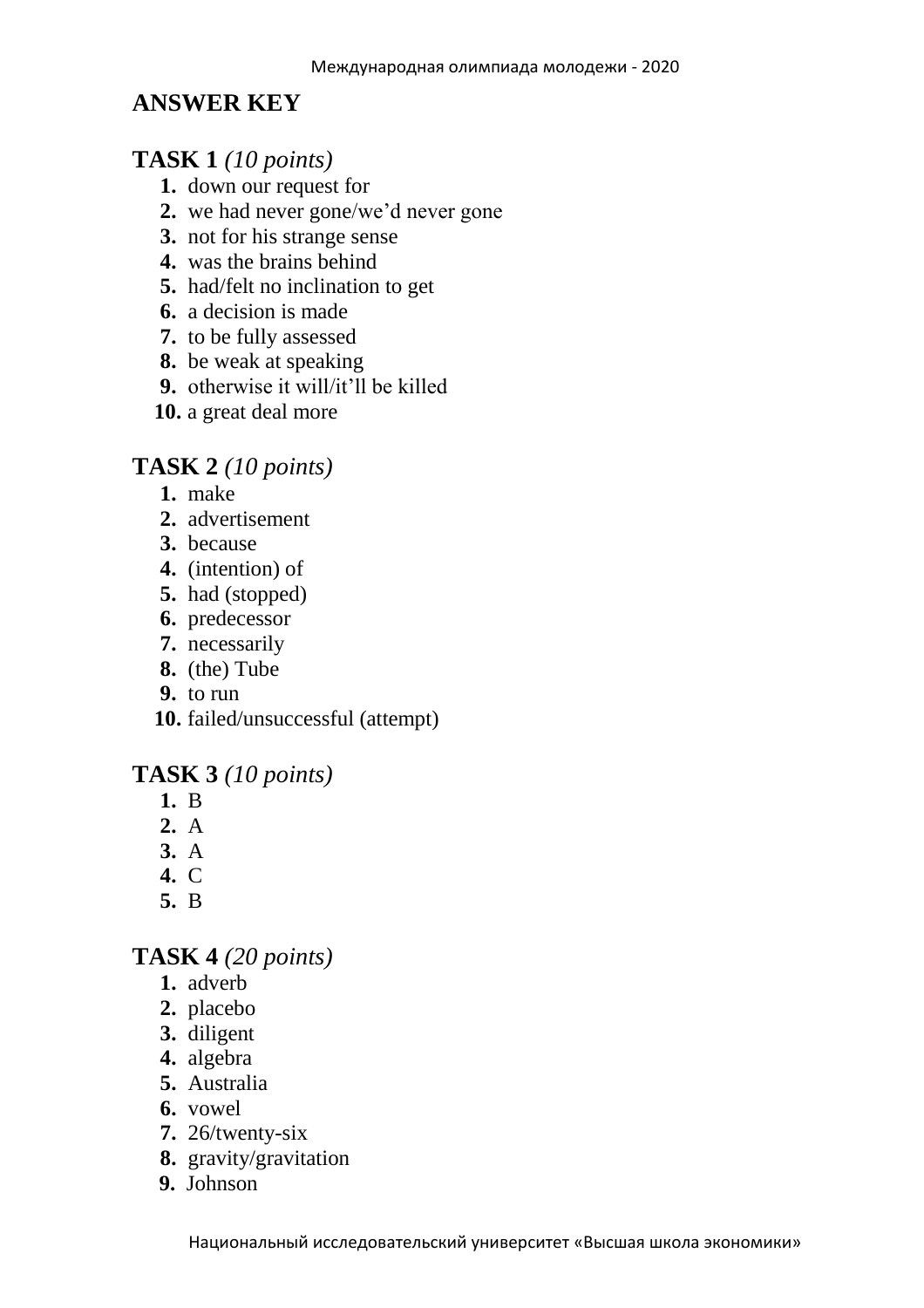**10.** encyclopedia

# **TASK 5** *(10 points)*

- **1. F (***No, I am a supporter of clean energy and really care for the environment* – he opposes wind energy only)
- **2. T (***The Array would be the biggest offshore wind project ever)*
- **3. F (***The delays make it less likely that the targets for reducing the UK's carbon emissions will be met but the wind industry has other worries*.)
- **4. F (***2,000MW of power in place by the end of the year and 7,000MW stuck in the planning system)*
- **5. T (***A parade of Liberal Democrat, Conservative and SNP politicians praised the wind companies at the conference and promised to clear the planning logjams*)
- **6. NG (***The government, which was absent, has said it would adopt the more dynamic approach used in Scotland*. – there is no information given whether this project will resolve the crisis)
- **7. T (***Critics, such as the Thames bather, complain wind is an intermittent source of power*.)
- **8. T (***They say they will plant trees around it but…*)
- **9. NG (***"They want to bring another 50 lorries a day through here. The roads are horrendous now," says the 65-year-old, who is worried about the vibrations to her 200-year-old cottage.* – she is worried but there is no evidence given that it is true)
- **10. T (***Mark Bilsborough, chief executive of Swale, is in two minds. "This is an exciting project with major benefits for the UK's renewable energy programme and for jobs in north and east Kent."*)

# **TASK 6** *(40 points)*

 Patches of possible answers given in the text are provided in the table. These patches shall not be copied (except for certain words like *language, English* that are meaningful for the context but might not be paraphrased):

| 1 | <b>Benefits of the London Array</b><br>project in Kent for locals                  | $(1)$ provide up to a quarter of the<br>electricity to light and power London's<br>homes<br>$(2)$ [more] jobs in north and east Kent |
|---|------------------------------------------------------------------------------------|--------------------------------------------------------------------------------------------------------------------------------------|
| 2 | <b>Benefits of the London Array</b><br>for<br>in<br>Kent<br>project<br>environment | $(1)$ help Britain cut CO2<br>emissions/displace nearly 2m tonnes of<br>CO <sub>2</sub><br>(2) fight against climate change          |